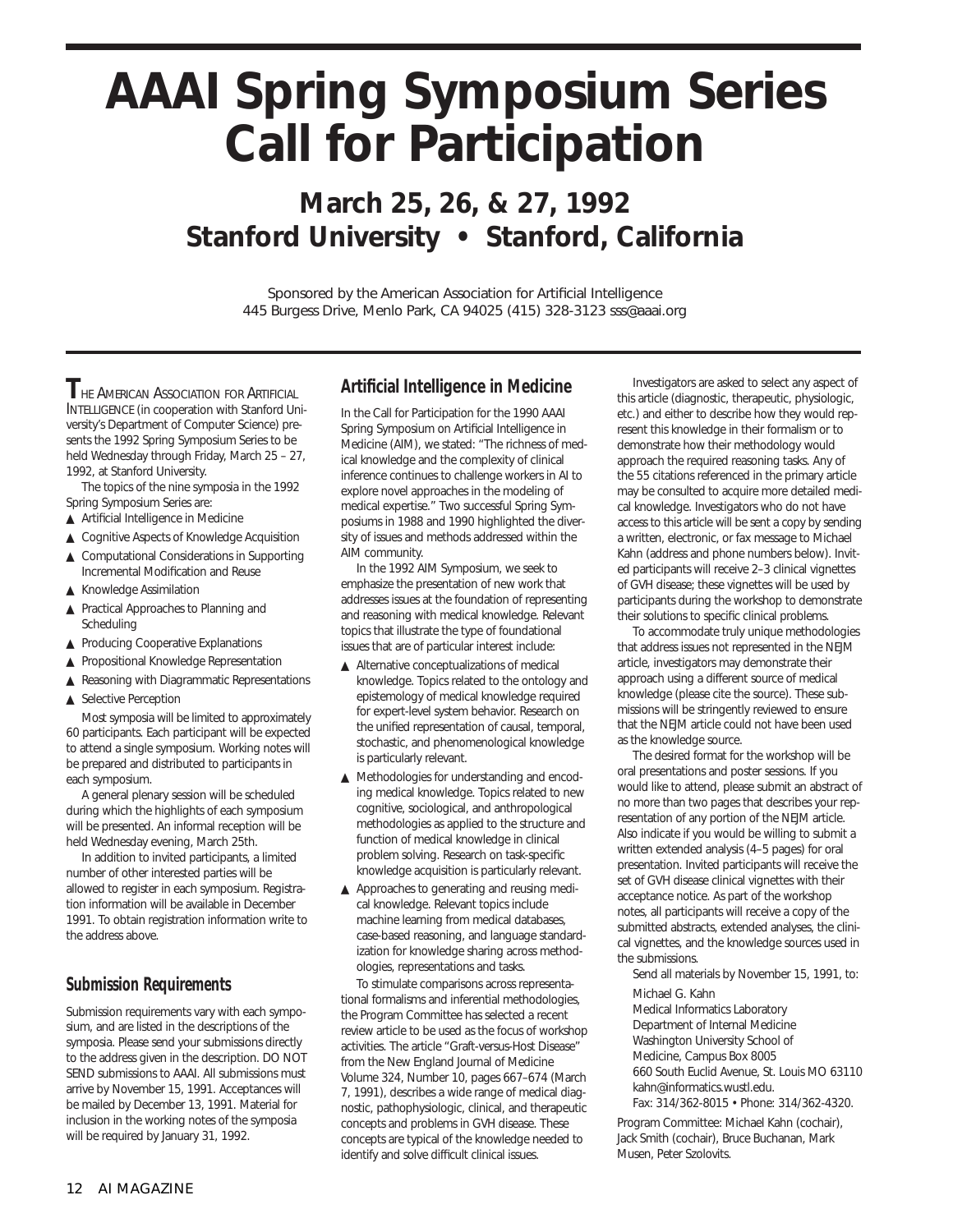# **Cognitive Aspects of Knowledge Acquisition**

The objective of this Symposium is to bring together a multidisciplinary group of researchers to focus on issues associated with cognitive aspects of knowledge acquisition. It will have as its theme the knowledge processes of society, what these are, how the knowledge construct arises in model, what purpose it serves as a theoretical and practical construct, how individual cognitive processes mesh with sociocultural processes, and the roles of information technology and artificial intelligence in the development of these processes.

The issues center around the relation between the individual as a skilled autonomous agent and the knowledge processes within the cultures and societies within which that individual is embedded. What artifacts arise when we model knowledge as located within the individual and neglect the dependence of that individual's knowledge processes on supporting cultures? In particular, the individual's knowledge acquisition processes seem critically dependent on sociocultural phenomena which have so far not been overtly taken into account in the study of knowledge acquisition in artificial intelligence.

It would be unrealistic to expect the Symposium to provide answers to these questions. Rather it is intended to nucleate an ongoing discussion between various communities of interest that have related ideas, problems, and complementary contributions to a very significant and wide-ranging research domain. The sessions will be structured around provocative position papers raising and clarifying major issues, with a focus on discussing the significance of these issues for different subdisciplines of artificial intelligence, and the contributions to these issues both from within artificial intelligence and from many other disciplines including philosophy, psychology, anthropology, cognitive science, sociology and economics.

Those wishing to participate should submit five copies of a position paper of five to twenty pages. Theoretical papers addressing the basic issues and practical papers on relevant experience and the impact on knowledge acquisition methodologies are equally welcome. Papers should be concise and crisp in style, raising issues and stating them clearly for general discussion.

Prospective participants are encouraged to contact committee members for more information on the symposium.

Papers must be sent so that they arrive by 15 November, 1991, to:

Brian Gaines AAAI Spring Symposium Knowledge Science Institute University of Calgary Calgary, Alberta T2N 1N4 Canada

Program Committee: John H. Boose, Boeing Advanced Technology Center (john@atc. boeing.com); Bill Clancey, Institute for Research on Learning (William\_Clancey.PARC@xerox. com); Brian Gaines, University of Calgary (gaines@cpsc.ucalgary.ca); Alain Rappaport, Neuron Data (Alain.Rappaport@ml.ri.cmu.edu)

# **Computational Considerations in Supporting Incremental Modification and Reuse**

The ability to modify previously synthesized artifacts (such as plans, designs, and programs) to meet new specifications is very valuable for many tasks. Such reuse can provide substantial computational advantages by respecting previous commitments and avoiding repetition of computational effort. Consequently, incremental modification has emerged as an important research issue in many areas of AI, including planning, scheduling, design, knowledge-based software engineering, and scientific theory formation. A variety of computational mechanisms—such as heuristic modification, derivational replay, causal analysis, and dependency and rationale management have been explored within these areas.

This symposium seeks to bring together researchers working on modification issues in various areas to facilitate sharing of techniques. The major goals of the symposium are to identify the principles that have been used in developing methods for incremental modification in various domains, classify the tasks to which they are applicable, and search for unifying themes among the diversity of modification strategies and systems.

The emphasis of the symposium will be on discussions of computational principles and mechanisms for supporting incremental modification and reuse. Several types of submissions are encouraged:

- ▲ Descriptions of implemented modification systems with an emphasis on the relation between the characteristics of the particular modification task (e.g. requirements on the autonomy and efficiency of the modification process, requirements on the quality of the modified artifact) & the modification technique.
- ▲ Conceptual frameworks addressing issues pertinent to incremental modification and reuse such as the relation between the modification process and the content of knowledge (e.g. rationale, causal model, derivational record) about the artifact being modified.
- ▲ Analyses of domain-independent enabling technologies (e.g., reason maintenance systems, constraint propagation) for supporting modification.
- ▲ Frameworks for empirical and theoretical evaluation of the efficiency, optimality and correctness of modification strategies. Prospective participants are encouraged to

contact the chair of the program committee by email to obtain a more detailed description of the symposium's goals. Those wishing to only attend the symposium should then submit four copies of a 1-page statement of research interests and accomplishments, and a bibliography of selected publications. Those wishing to present their work for discussion should submit, in addition, four copies of an extended abstract of no more than 4 pages.

Submissions should be sent to arrive by November 15th to:

Subbarao Kambhampati

Dept. of Computer Science and Engineering Arizona State University, Tempe, AZ 85287

Program Committee: Ashok Goel (goel@cc. gatech.edu), Subbarao Kambhampati (chair, rao@cs.stanford.edu), John Mylopolous (jm@ai. toronto.edu), Bill Swartout (swartout@isi.edu).

# **Knowledge Assimilation**

In recent years, much of machine learning research has concentrated on algorithms for the two relatively separate tasks of accelerating problem solvers, and inducing concepts from examples. Important new techniques have emerged in both areas, notably explanation-based learning and probablyapproximately-correct algorithms. However, relatively little attention has been paid to learning techniques that can enable an agent to improve its performance along multiple dimensions over time. The symposium will focus on this task as a potential new unifying theme for research.

A system whose performance improves in an independently changing environment must be capable both of acquiring fresh information and of increasing the effectiveness with which it uses the information it already possesses. The title "Knowledge Assimilation" emphasizes the need to mesh together old and new knowledge, in sharp distinction to both pure speedup learning and pure concept induction. Overall performance improvement is also more than speedup learning plus concept induction, because new and old knowledge must be restructured and interlinked to allow all information to be used effectively. Moreover, knowledge assimilation cannot have a single objective: ecologically useful learning algorithms must make rational tradeoffs between increasing an agent's stock of information, its speed, and other aspects of performance.

Some specific research questions relevant to the theme of knowledge assimilation include:

- ▲ What knowledge must an agent possess before it can start learning?
- ▲ How is knowledge assimilation different for robots and for disembodied knowledge base?
- ▲ How does the availability of a teacher or the ability to perform experiments influence learning?
- ▲ How should an agent allocate resources to different learning subtasks?
- ▲ What are the implications of PAC results for practical learning agents?
- ▲ When is it useful to introduce new ontological distinctions?
- ▲ How can theories be restructured to accommodate new concepts?
- ▲ How can the usefulness of alternative knowledge (re)organizations be measured?
- ▲ How should analytical and empirical support for elements of knowledge be combined?
- ▲ How should knowledge be updated to account for contradictory evidence?

Although it is hoped that participants will reflect on the theme of knowledge assimilation, and make efforts to discuss their work from a shared perspective, there will be room at the symposium for conflicting points of view. The fundamental objective is to bring together researchers in machine learning and related areas to discuss the opportunities for consolidating past work and moving forward in a common direction.

Concretely, the symposium will consist of indi-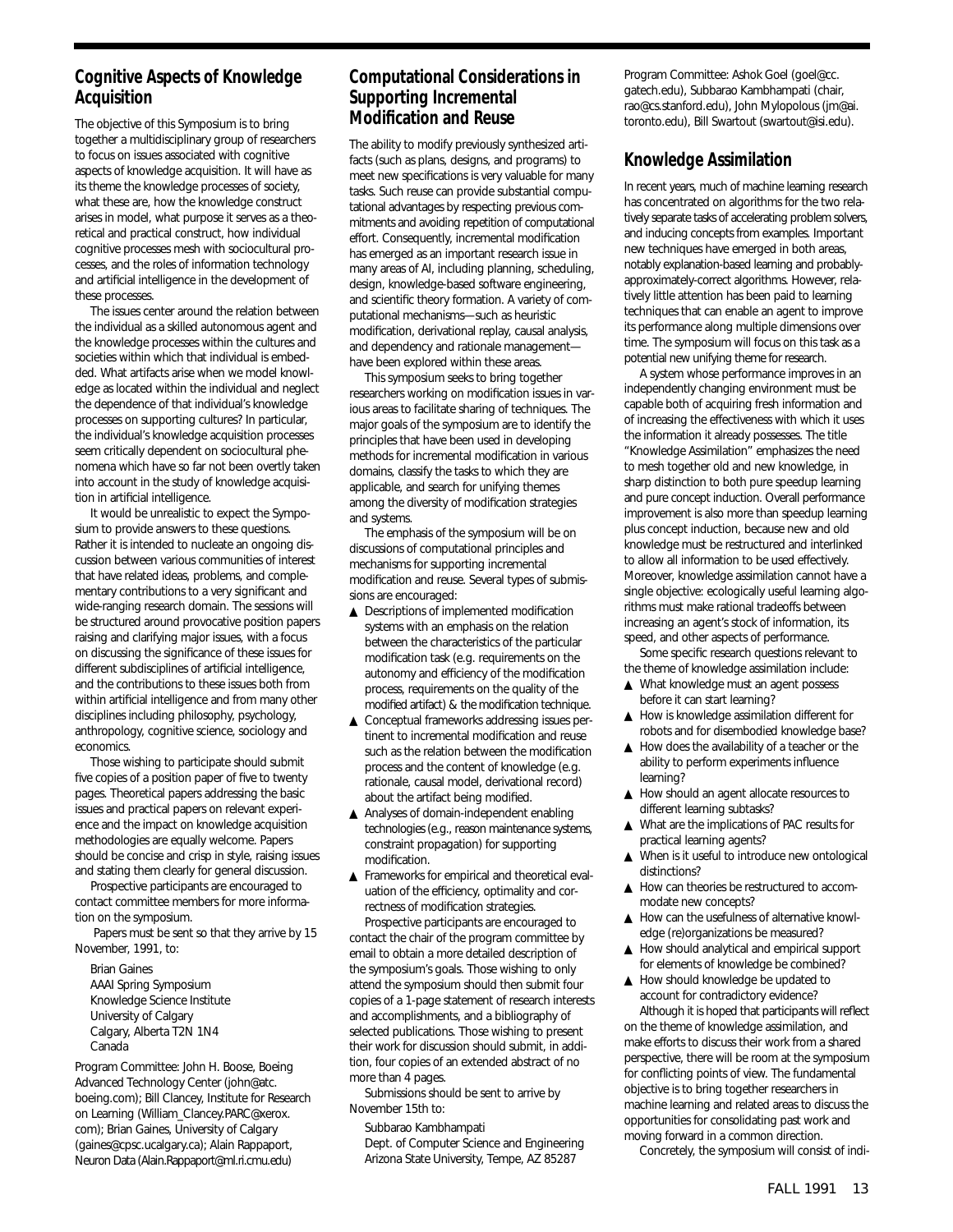vidual presentations and panel debates, with ample opportunity for all participants to relate experiences and express opinions. Those who wish to make presentations should submit a draft paper, of length at most ten pages. In addition to reports on current research, which may be preliminary, critical reviews and rational reconstructions of previous work are also welcome. All prospective submitters are encouraged to contact the program committee (preferably by email) to discuss how what they wish to present is coordinated with the objectives of the symposium. Paper submissions are encouraged from students as well as from experienced researchers.

Those who wish to attend without presenting a paper should send a description of their research interests and a list of their related publications.

Four copies of all submissions should be sent to arrive by November 15, 1991, to:

Charles Elkan

Dept. of Computer Science and Engineering University of California, San Diego La Jolla, California 92093-0114

Program Committee: Tom Dietterich (tgd@cs. orst.edu), Charles Elkan (elkan@cs.ucsd.edu), Oren Etzioni (etzioni@cs.washington.edu), and Bart Selman (selman@research.att.com).

# **Practical Approaches to Scheduling and Planning**

Government and industry require practical approaches to a diverse set of complex scheduling and planning problems. While scheduling has been studied in isolation for many years, recent advances in artificial intelligence, control theory, and operations research indicate a renewed interest in this area. In addition, the scheduling problem is being defined more generally, and work is beginning to consider the closed-loop use of scheduling systems in operational contexts. This symposium will serve to bring together theorists and practitioners from diverse backgrounds, with the aim of disseminating recent results and fostering the development of a cross-discipline understanding.

The symposium will focus on issues involved in the construction and deployment of practical scheduling systems that can deal with resource and time limitations. To qualify as "practical," a system must be implemented and tested to some degree on non-trivial problems (ideally, on real-world problems). However, a system need not be fully deployed to qualify. Systems that schedule actions in terms of metric time constraints typically represent and reason about an external numeric clock or calendar, and can be contrasted with those systems that represent time purely symbolically.

Issues to be discussed at the symposium include, but are not strictly limited to, the following:

- ▲ Integrating planning and scheduling
- ▲ Integrating symbolic goals & numerical utilities
- ▲ Managing uncertainty
- ▲ Incremental rescheduling
- ▲ Managing limited computation time
- ▲ Anytime scheduling and planning algorithms ▲ Systems
- ▲ Dependency analysis and schedule reuse
- ▲ Management of schedule and plan execution
- ▲ Incorporation of techniques from discrete event control
- ▲ Incorporation of techniques from operations research
- ▲ Learning
- ▲ Measures of schedule and plan quality
- ▲ Search techniques
- ▲ Methodology
- ▲ Applications.

Prospective participants are encouraged to submit papers that deal with any of these issues. Research results, position declarations, and system descriptions are all appropriate. A paper need not describe final results, so reports on work in progress are welcome. Papers must be no longer than 10 pages and should be as short as possible. All papers are to be sent via electronic mail to zweben@ptolemy. arc.nasa.gov (standard LaTeX or pure ASCII only), to arrive by November 15, 1991. Prospective participants may contact committee members for more information on the symposium.

If electronic mail is impossible, send five paper copies (same deadline) clearly marked AAAI Spring Symposium to:

Monte Zweben, NASA Ames Research Center MS: 244-17, Moffett Field, CA 94035

Program Committee: Mark Drummond, NASA Ames Research Center (drummond@ptolemy. arc.nasa.gov); Mark Fox, University of Toronto; Austin Tate, AI Applications Institute (A.Tate% ed@nsfnet-relay.ac.uk); Monte Zweben, NASA Ames Research Center (zweben@ptolemy. arc.nasa.gov)

# **Producing Cooperative Explanations**

Many AI applications now attempt to provide cooperative explanations to their users. These applications include expert systems, tutoring systems, help systems, automated design assistants, and natural language interfaces to data bases. Explanations are cooperative when they are intended both to help the system's users achieve their goals and to be as easy as possible to understand. Often this requires that these systems not only explain their reasoning and the knowledge underlying it, but also correct and explain errors in user reasoning and beliefs. In addition, the systems must ensure that these explanations are presented in terminology familiar to the user. These explanations are important, as they can help hasten the user's gradually deepening understanding of a particular domain.

Modeling this process of providing cooperative explanations is relevant to many different areas within AI. These areas include user and student modeling, discourse processing, plan formation, text generation, intelligent interfaces, and expert systems. This symposium provides a forum for researchers from these diverse communities to present and evaluate computational models of the process of providing these explanations. Some of the questions to be discussed include:

- ▲ What techniques can be used to form cooperative explanations, and what are their relative strengths and weaknesses?
- ▲ What knowledge must be available to construct these explanations?
- ▲ How are these explanations represented, and what makes one representational scheme better or worse than another?
- ▲ What are the criteria for evaluating the quality and appropriateness of a particular explanation?
- ▲ What should be done when the user doesn't understand or fails to accept a provided explanation?
- ▲ How does the choice of task or domain affect the explanation-producing process?
- ▲ How are theoretical models of the process of providing these explanations actually implemented in existing systems?

Prospective participants should submit a single page summarizing their research interests, and providing pointers to any relevant, previously published papers. Those interested in presenting their work should also submit a complete paper describing it (up to a maximum of ten pages). Electronic submissions are preferred, and should be sent to alex@wiliki.eng.hawaii.edu. If electronic mail is unavailable, four paper copies should be submitted to:

Dr. Alex Quilici, Dept. of Electrical Engineering University of Hawaii at Manoa 2540 Dole St, Holmes Hall 483

- Honolulu, HI, 96822 All submissions must be received by November
- 15, 1991.

Program Committee: David Chin, Johanna Moore, Cecile Paris, Alex Quilici (chair).

# **Propositional Knowledge Representation**

The key to propositional knowledge representation is that propositions can be represented by terms in a formal representation language, and hence properties of propositions and beliefs about propositions can be represented. This facilitates the study of representation and reasoning about beliefs, nested beliefs, and other propositional attitudes such as desires, wants, hopes, and intentions. Several knowledge representation formalisms based on the above ideas have been designed, proposed, implemented, and applied to various AI modeling tasks. Some examples include Sowa's conceptual graphs, Shapiro's SNePS, Arbab's propositional surrogates, and Wilks's ViewGen. Though the motivations for each of these may appear distinct, they all have to address a common core of knowledge representation issues.

The goals of this symposium are to encourage a free exchange of ideas among the various groups of researchers, to discuss their solutions to common problems, to compare the theoretical and practical significance of their approaches, and to explore the possibilities for closer cooperation in the future.

Those interested in participating should submit 5 copies of a short position paper (not exceeding 10 pages) on one of the following themes concerning propositional representations:

- ▲ A discussion of one or more significant problems or issues you think are most important to discuss at the symposium
- ▲ An analysis and comparison of two or more distinct approaches to the same problem
- $\triangle$  A presentation of some topic in the theory,